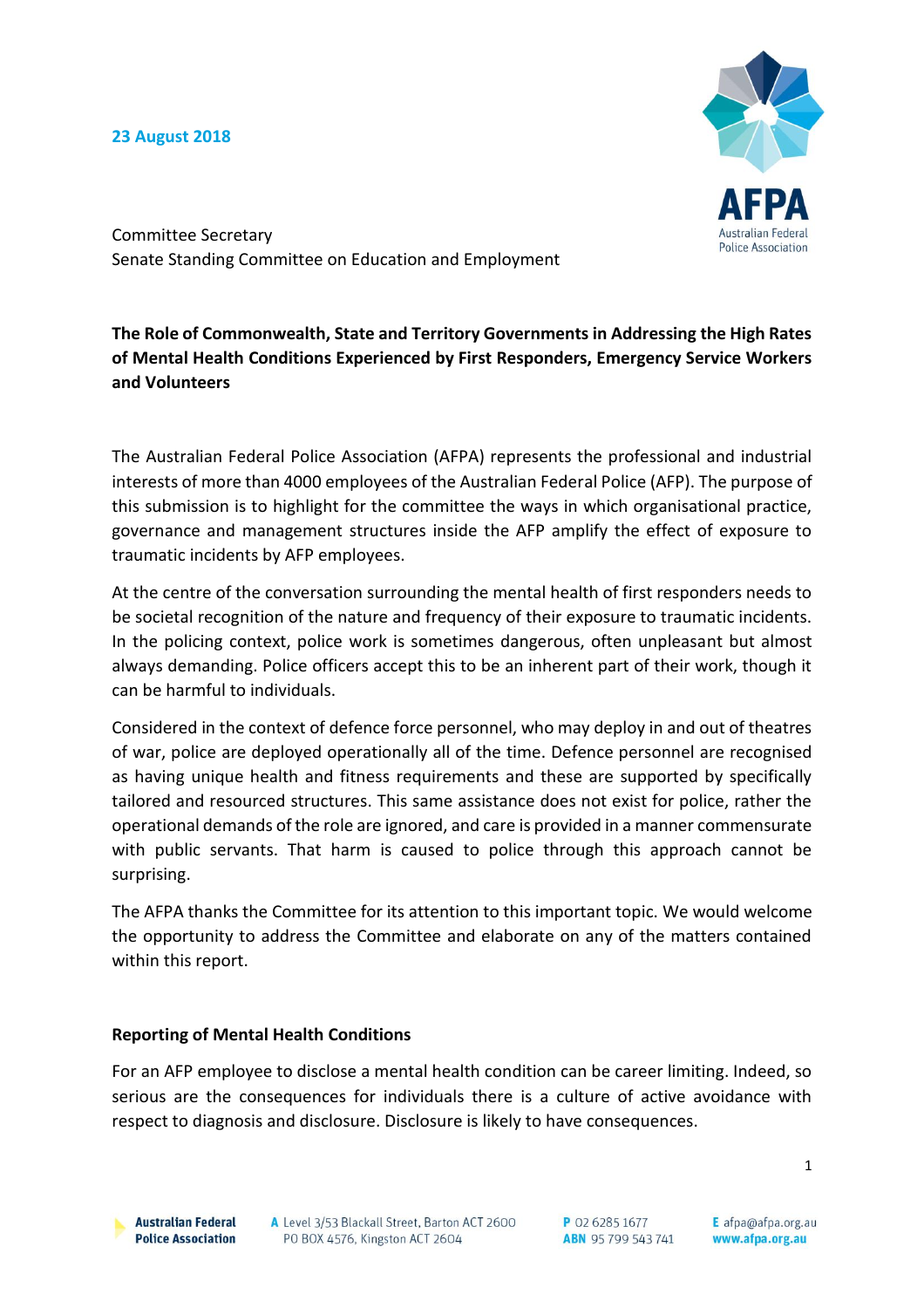*"I have only come forward because I have no further plans for promotion and expect to retire in the next few years. If I had remained focused on promotion or other duties, such as overseas postings, I would never had declared this given the toxic culture that exists within the AFP Executive." AFP Superintendent* 

All AFP employees are required to maintain a minimum 'secret' level security clearance. This can be withdrawn if an employee has a mental health condition. Police officers may have their Use of Force qualification revoked, thereby rendering them non-operational. This will almost certainly lead to a significant reduction in salary because of the loss of the 22 percent operational composite payments. The prevailing attitude amongst employees is that opportunities will be lost. Non-disclosure is often the preferred option.

In the AFP, operational employees receive a 22 percent composite allowance for expanded working hours and normal patterns of attendance required under the operational AFP working patterns. The allowance was first paid in 1999 and is in lieu of shift penalties and for flexibility. It is not paid for salary adjustments, experience premiums or additional hours of attendance and is not paid for doing 'police work'.

Historically, policing as an industry has demonised those who suffer from mental health conditions. In part, this is because policing has been a male dominated occupation and engagement with the emotional consequences of police work has not been encouraged. The term 'broken biscuit' was used to disparagingly describe those who were not fully functional as a result of their psychological injuries.

## *"Comments have been made to me about being a broken biscuit, called a numpty because I have PTSD." AFP Federal Agent, 9 years*

It is also due to the nature of the duties police are called upon to undertake. However, an organisational attitude which deliberately ignores the inherent nature of police work and instead imposes additional layers of bureaucratic demand upon employees can and does cause greater harm than the operational work undertaken.

For example, a police officer may spend several hours in attendance at the scene of a death. That time will be at best unpleasant, if not horrendous. Frequently though, the only concern of the organisation, as articulated by those with managerial control over that police officer, will be that the relevant paperwork is done as quickly as possible, so overtime payments are minimised. The experience of the officer during the operational activity is of secondary consideration. This organisational attitude causes greater harm than operational exposure.

One recent example illustrates the consequence of disclosure. In March 2018, the following Category 2 conduct complaint was established against an AFPA member:

*In February 2017, [AFPA member] breached section 8.2 of the Code of Conduct (an AFP appointee must act with due care and diligence in the course of AFP duties) by failing to disclose his change in mental health in a timely manner.*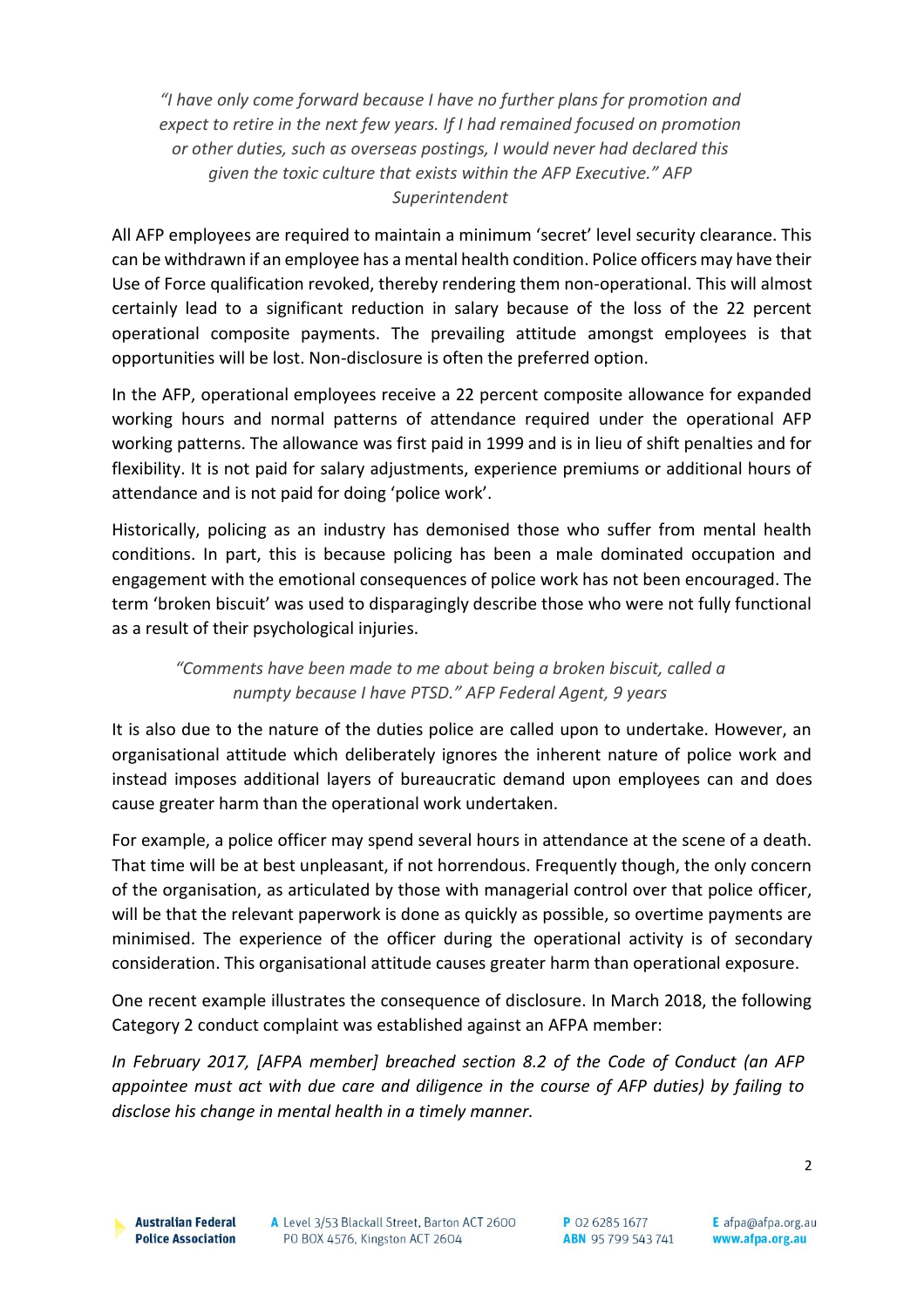This member has been diagnosed with PTSD. Existing procedures within the AFP discipline and integrity regimes mean that any delay in the disclosure of a mental health diagnosis to the AFP may be considered a breach of the AFP Code of Conduct. Following advocacy on his behalf by the AFPA, the complaint was withdrawn, but it should haver have been levelled against him in the first place.

A further attitude pervades life in the AFP, which suggests that the singular focus of everyone and everything should be the delivery of operational outcomes. Anything, including employees, may be sacrificed in the interests of delivering on this goal. In the absence of a sophisticated model of psychological care which prioritises employee welfare, it makes the organisation cannibalistic, actively preying upon and consuming its people. That they get harmed through this process is inevitable. Regardless of what change is achieved by the AFP and what improvement can be delivered in managing the mental health of employees, people will not trust that the organisation has their best interests at heart until it stops actively seeking to cause them harm.

## *Recommendation:*

1. Employees engaged in operational duties are currently compensated through the payment of a 22 percent composite allowance. For police officers, this allowance is paid to them as part of their salary from the moment they complete recruit training and forms a core part of their remuneration. If an employee is rendered non-operational, they will likely lose this allowance and sustain a 22 percent reduction in income. This provides a significant disincentive to employees seeking treatment for mental health issues. Employees should instead be supported by the organisation through treatment with their salary maintained.

## **Occupational Mental Health Support and Treatment Services**

The recent focus by the AFP on the mental health of employees followed the suicide of Federal Agent (FA) Sue Jones in the AFP Melbourne Office in February 2017. It was not the subject of any concentrated organisational effort before that.

Following FA Jones' suicide, the Mental Health Strategy Board was established, comprising SES Band 1 and 2 officers and chaired by the Chief Operating Officer (COO). The AFPA was represented on the Board by our President. The purpose of the Board was to provide high level direction and leadership to enable the AFP to focus appropriate attention upon employee mental health.

# *"There is widespread mistrust in AFP medical welfare services." AFP Detective Sergeant*

In January 2018, Phoenix Australia published its review into the AFP's management of employee mental health. This report was commissioned by the AFP and concluded that "*significant further work is needed to create a workplace environment within the AFP that is*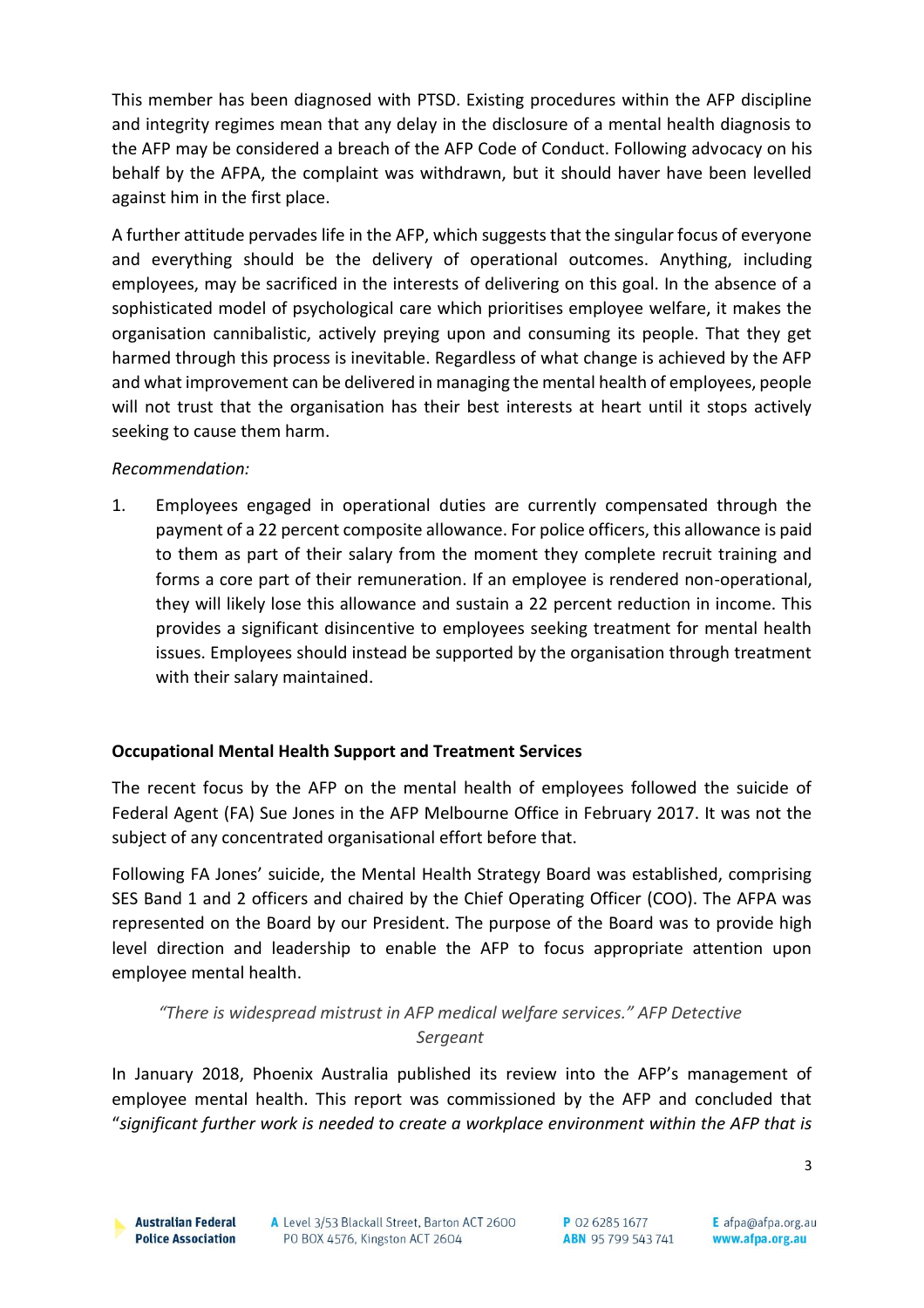*conducive to good mental health*". Almost 40 recommendations were made by Phoenix Australia to guide the AFP toward the achievement of this goal.

In March 2018, the Australian National Audit Office (ANAO) tabled in Parliament its report called 'Managing Mental Health in the Australian Federal Police'. This report was similarly critical of the AFP management of employee mental health and made several additional recommendations as to the work which was required.

The AFP accepted the recommendations of both reports and acknowledged the need for improvement. However, one of the first actions by the AFP after the publication of these reports was to disband the Mental Health Strategy Board. This means that there is now no collective of senior managers *specifically* focussed upon delivering the report recommendations. Disturbingly, the Board was referenced in both reports as being an initiative geared toward improving the management of mental health.

*"The forms they ask you to complete are a tick and flick 'all is good' form. These are clearly a 'backside' covering exercise". AFP Federal Agent, 8 years*

Approaching six months after publication of the Phoenix Australia report, not nearly enough has been done to deliver the changes recommended by the two reports. The AFPA understands that no additional resources have been sought from government by the AFP Commissioner to expedite implementation of the recommendations and to ensure their sustainability. The AFPA is very concerned not enough meaningful attention or dedicated resources are being applied to improving employee mental health by the senior AFP managers and the program of implementing the report recommendations is at risk of stalling.

The Phoenix Australia report specifically recommended the engagement of psychologists at the rate of one per 250 staff, or about 25 given current AFP staffing levels. At present, the AFP employs fewer than ten. We understand bureaucratic and resource impediments have inhibited the delivery of this increase. We are not sure that the AFP is intent upon meeting this recommendation.

In mid-2017, the AFP introduced a Welfare Officer Network, comprising trained employees deployed around the country to assist AFP employees through difficult times and to be on hand as soon as possible after risk events occur. The AFPA advocated for the establishment of this program for more than 12 months, so its establishment was welcome. Structurally, however, the Welfare Officer Network needs to be supported the additional layers of professional assistance. Social Workers are required, so cases requiring more intense or protracted management can be handed off by the Welfare Officers. Internal psychologists are an additional layer. Neither of these supporting layers has been delivered and feedback from welfare officers to the AFPA has been they are starting to burn out. Again, resourcing limitations have impeded the proper development of this welfare program.

The external Employee Assistance Program (EAP) comes in for sustained criticism by AFPA members who have sought help though this service. From the AFP perspective however, it is at the centre of the present mental health care arrangements established for employees.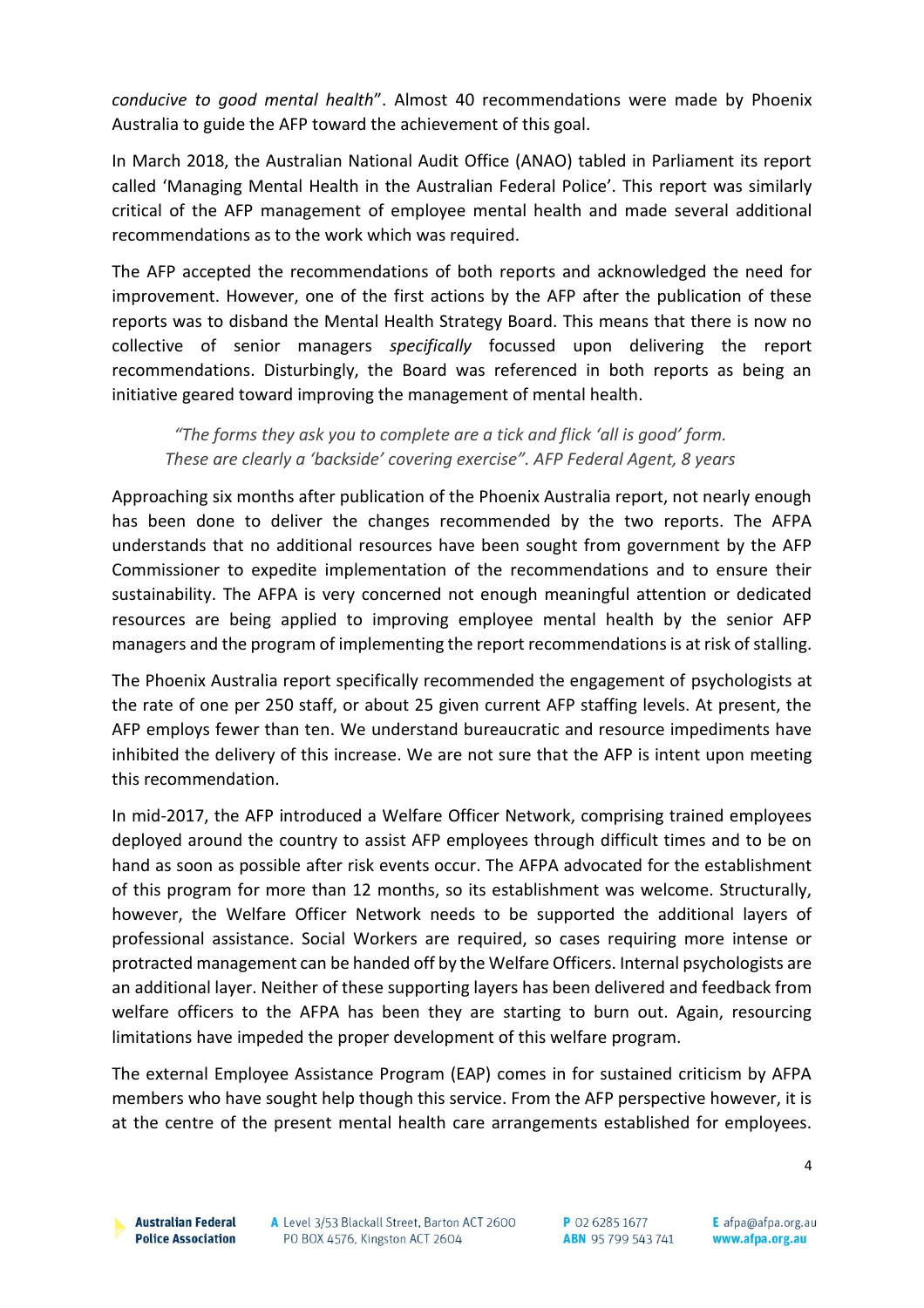Feedback from AFPA members indicates frustration at having to engage with different counsellors each time the EAP is contacted, requiring the retelling of the need for assistance on each occasion. The counsellors have no experience of policing and cannot relate to the experiences of police officers. There is a reluctance to provide operational details to people external to the AFP even though this information might assist the counsellors. In short, the engagement of an external provider to deliver mental health care to AFP employees is wholly inadequate. Instead, the capacity to provide this care must exist internally.

The AFP is well aware that its employees are reticent about the EAP role, yet it continues to see the EAP as a core response to the Phoenix Australia and ANAO recommendations.

The AFP has no system to identify the frequency of exposure to traumatic incidents by individual employees. Certain investigative areas, such as those involving sex crimes, child exploitation, or counter terrorism, have long ago been identified as involving a heightened risk of exposure and 'in theory' employees receive pre-deployment screenings, regular checkups and post deployment debriefings.

*"The way mental health is currently being addressed is inadequate. After three and a half years in PNG with the AFP I was told that if I wanted a psych debrief, then I needed to request one." AFP Detective Senior Constable*

However, even these are inconsistently applied. For the remainder of employees, repeated exposure to traumatic incidents can still occur and the organisational expectation is for employees to monitor their own exposure and responses and find help for themselves. However, if an employee does seek a change in operational area as a mechanism to limit further potential for exposure, it is often denied to them owing to insufficient personnel.

*"I'm disappointed with the way in which police and other emergency service workers are treated in comparison with our colleagues from the ADF…if military veterans were treated in such a manner there would be public outrage". AFP Team Leader*

It is extraordinary that an organisation of the maturity and sophistication of the AFP cannot report on the number and frequency of traumatic incidents being attended to by employees. We understand a pilot program may be under development, however, the ability to measure and report on this exposure is not currently in place.

## *Recommendation:*

- 2. Additional resources must be made available to the AFP to specifically fund the provision of mental health services for AFP employees. The AFP Commissioner confirmed at Senate Estimates hearings that no additional funding has been sought from government to assist with delivering the recommendations of the two mental health reports. This has resulted in too little change taking too long to deliver.
- 3. The AFP must develop and implement a traumatic incident tracking tool for employees, so frequency of attendance and seriousness of incidents can be measured. The tool will

5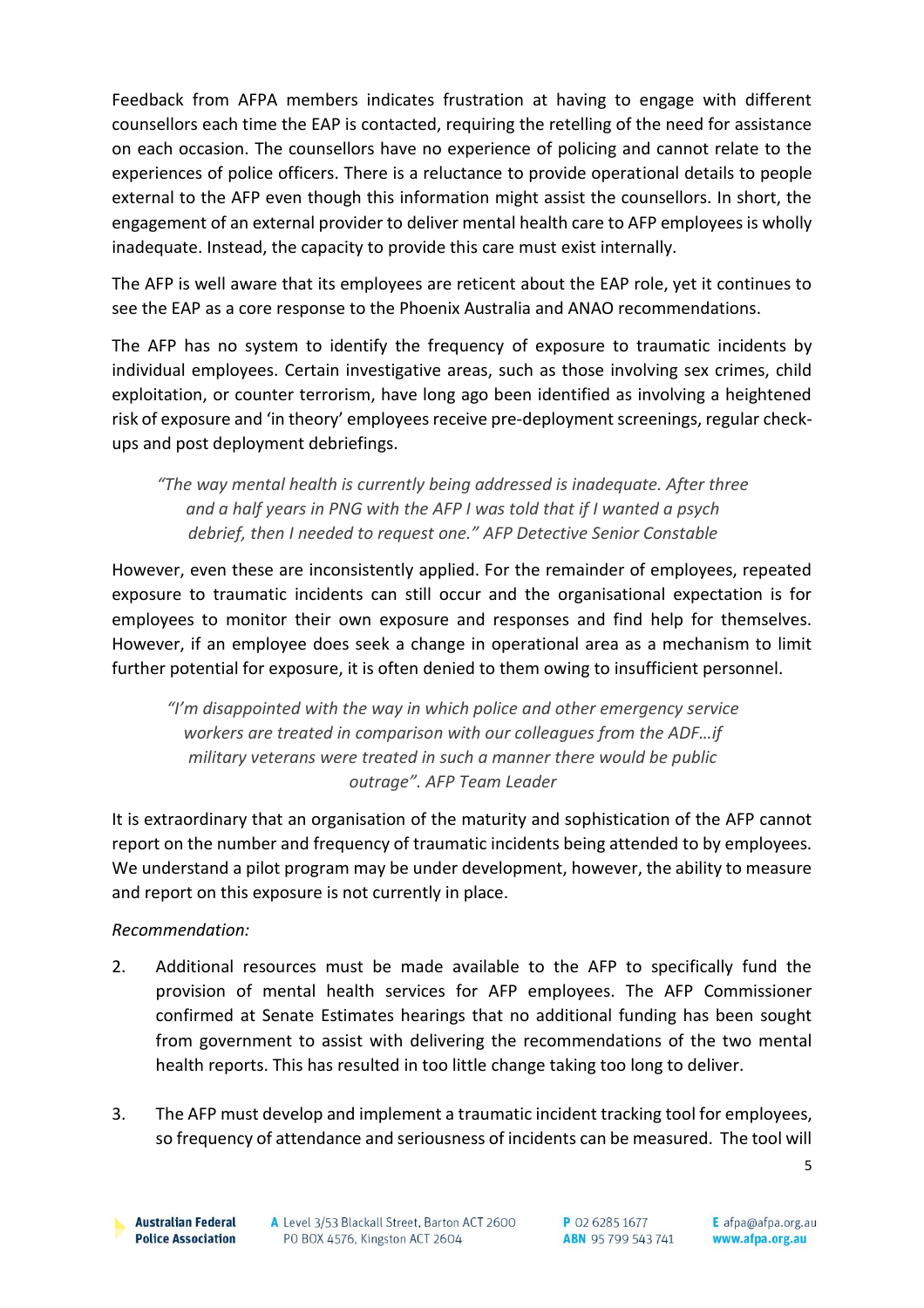allow appropriate and timely intervention and mitigation mechanisms to be enacted to control employee exposure when required. Deidentified information gathered through the tool should be shared with relevant stakeholders so a proper appreciation of employee exposure to traumatic incidents can be gained.

### **Workers compensation**

The relationship between the AFP and Comcare is an impediment to AFP employees accessing treatment. It is each employee's responsibility as an individual to engage with Comcare to lodge a claim for their illness or injury and to demonstrate how it was related to their work as an AFP employee. There are no systems or processes in place within the AFP to support or assist employees while making a claim and the organisation adopts a 'hands off' attitude.

In the case of physical injury, the claims process is often routine if the circumstances surrounding the injury can be tied directly to a single event. However, with mental injury, the causal factors can be cumulative or of extended duration. More troubling, employees who are acutely mentally unwell may be emotionally or mentally incapable of telling how their psychological injury occurred. Indeed, to do so may cause them additional harm. In this case both the AFP and Comcare are either unwilling or unable to assist the injured employee access treatment or care.

*"I have no confidence in AFP wellbeing services. They are here to protect the AFP by doing the absolute minimum to satisfy workers compensations claims." AFP Federal Agent*

On four occasions over the last twelve months, the AFPA has assisted members through the payment of their expenses for in-patient mental health treatment. In each case, the member was so acutely unwell they required immediate hospitalisation as they were at risk of selfharm. They did not have the personal financial resources available to fund the treatment for themselves and the AFP was not willing to assist. The AFPA paid for the cost of treatment as the need was real and we were not prepared to accept the risk these members may injure or kill themselves whilst they waited for a public bed to become available.

In one of these cases, the matter was brought to the attention of the AFPA by a senior manager within the AFP HR section, who made a specific request of the AFPA to fund the treatment. This illustrates the circumstances of these individuals are known at senior levels of the AFP, however the organisation is not capable of finding ways to provide the immediate assistance required by these people.

On two other occasions AFPA members with mental health conditions, having had extended periods off work because of their illness, had exhausted all their accumulated annual leave and personal leave entitlements. The AFP had granted them a period of Miscellaneous Leave with Pay, so they could continue receiving an income. Following an arbitrary decision of the AFP HR section, their paid leave was to cease so the AFP no longer had to fund their absence.

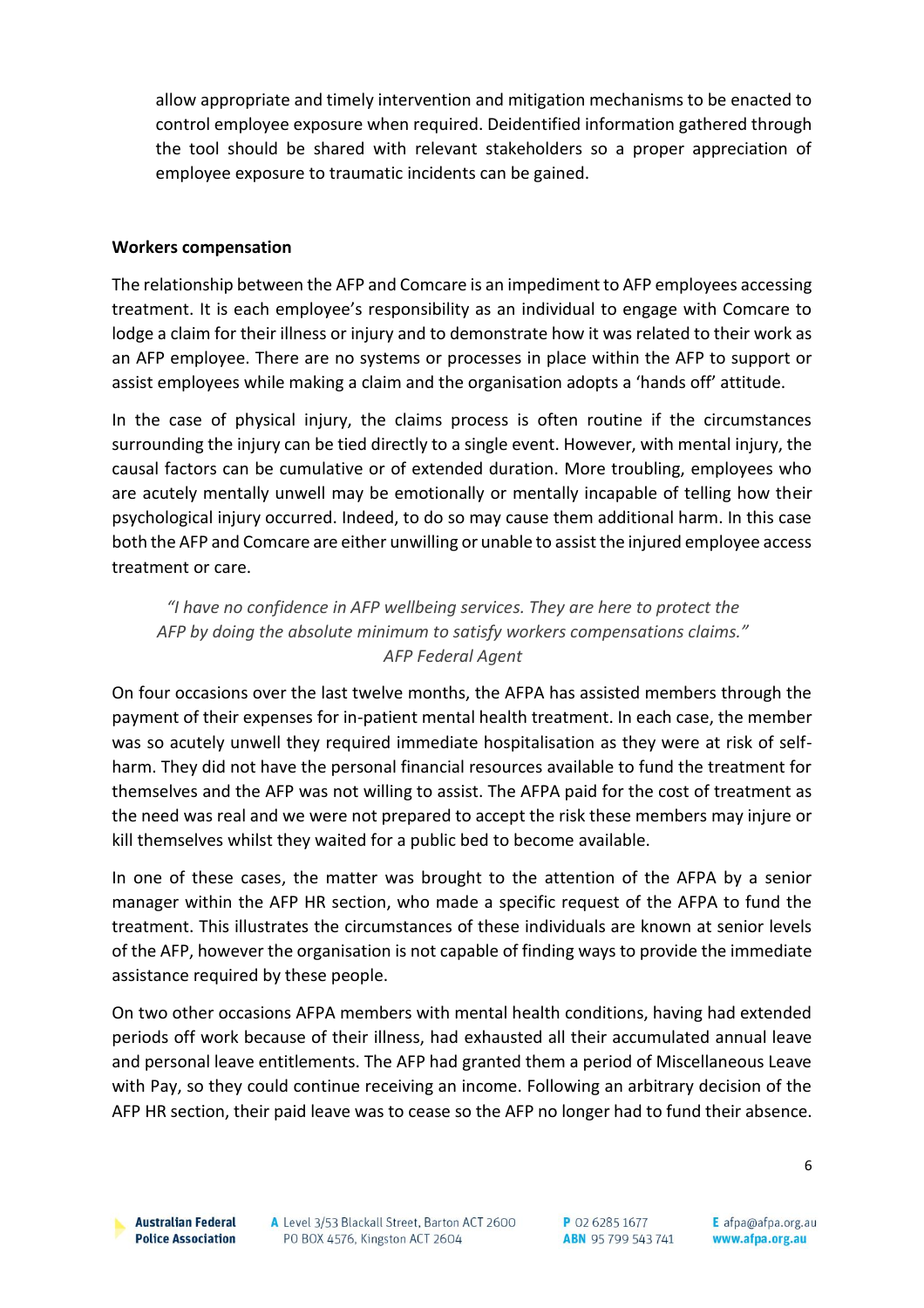This decision coincided with their requiring immediate hospitalisation for their respective conditions and could have provided a trigger for self-harm.

Generally, the experience of AFPA members with mental health conditions receiving treatment from Comcare has been inconsistent and poor.

*"My life in the past 2.5 years has changed dramatically. Comcare have provided no assistance and I have used substantial amounts of personal leave when I've not been capable of functioning properly at work. The sessions with phycologists have also been at my expense." AFP Federal Agent, 13 years*

One of the most significant impediments for employees with mental health conditions seeking assistance from Comcare is the need to demonstrate how the condition was caused as a result of the course of their employment. The Comcare model was designed to manage physical injury, where a specific incident can be identified as having caused the harm. When the cause of the injury may be repeated small exposures over extended durations, it can be extremely difficult for those suffering the mental illness to gain acceptance for their claims.

Legislative change which provides a rebuttable presumption in favour of an AFP employee's mental health condition being related to their employment would overcome this difficulty. Such a scheme would acknowledge the type of work undertaken by AFP employees and recognise the inevitable toll such exposure has upon individuals. It would remove the burden for employees to prove their work caused them harm and instead put the onus upon Comcare to identify why an employee's illness could not have been caused by their employment with the AFP.

Introducing a "provisional acceptance" of claims by Comcare for a defined period would also be helpful, removing the impediment of protracted timeframes for deciding whether to accept a claim. The AFPA understands this concept is being explored by Victoria Police, allowing for the payment of 13 weeks of treatment as required, whilst a more thorough assessment is carried out as to whether the injury was work related.

Ultimately though, a system needs to be developed whereby an employee experiencing acute mental health issues can be provided the care they need immediately, even before embarking upon the Comcare approval process. This will require empowering the AFP to carry the financial burden of paying for care when and as required, with an understanding the expense may be recoverable from Comcare once a claim has been accepted. Such a system must also acknowledge that in some instances the cost of delivering the required care may not be recoverable. That financial burden ought not be passed onto the injured employee.

## *Recommendations*:

4. AFP employees who disclose mental health conditions to the AFP must be supported by the organisation to access the treatment they require, when they require it. If necessary, the AFP should fund this treatment, and continue to pay the employee.

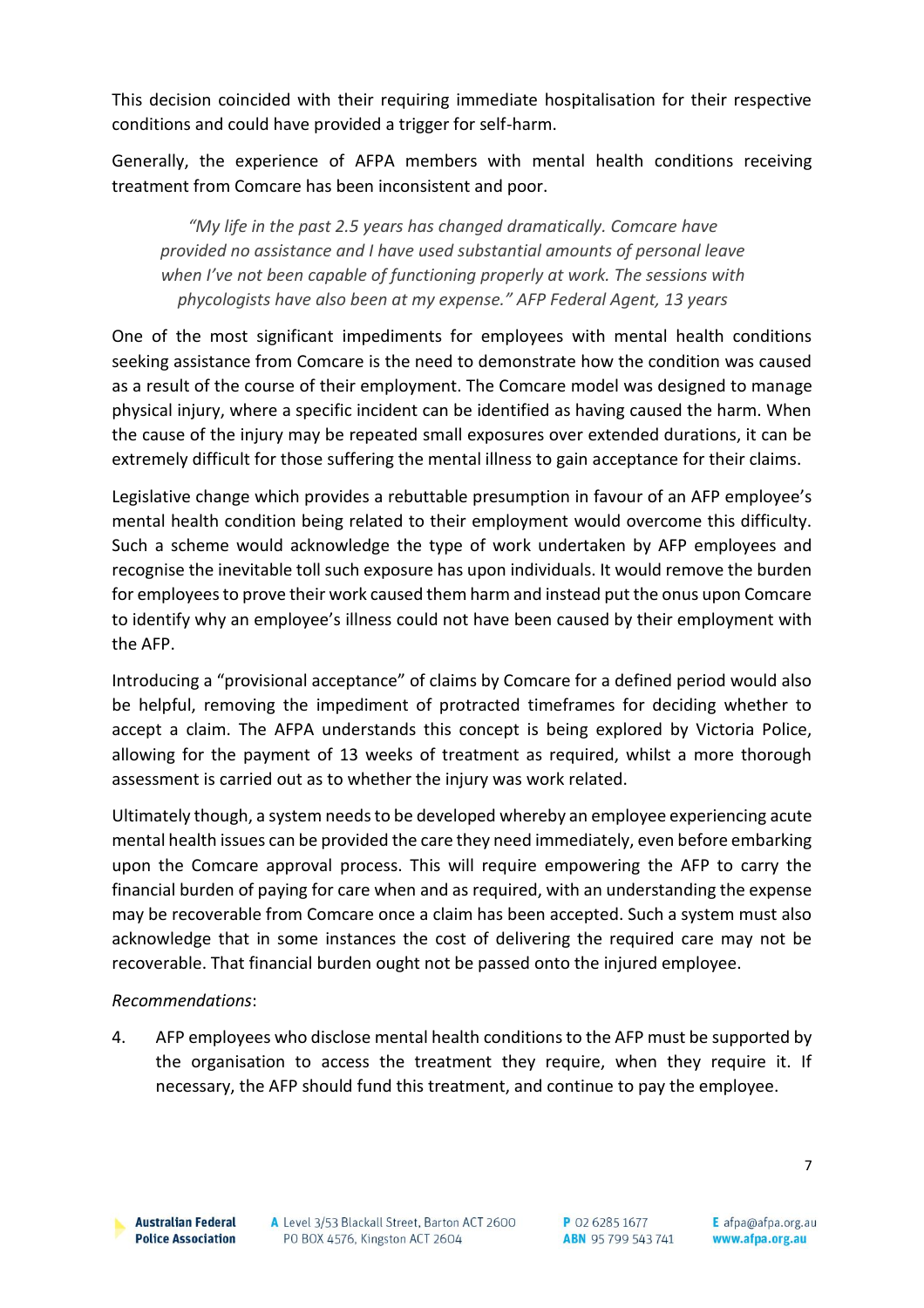- 5. The AFP should have in place systems to assist employees with mental health conditions engage in the Comcare claims process and end the current 'hands off attitude' whereby employees are abandoned by the AFP as soon as they disclose they are unwell.
- 6. Legislation change should be pursued for workers compensation, such that a police officer who is diagnosed with PTSD is presumed to have developed their condition through the course of their employment, unless the relevant insurer can prove otherwise.
- 7. A system allowing the provisional acceptance of claims should be introduced with a 13 week timeframe, allowing the provision of assistance immediately. Such a system would act to limit the delays in the provision of treatment caused by current approval processes.

## **Workplace Culture and Management Practices**

Organisational process and procedure within the AFP causes harm to employees. The integrity and disciplinary processes overseen by the Professional Standards (PRS) unit of the AFP involve the internal investigation of employees for the full spectrum of matters, spanning from misdemeanour 'customer service' complaints to allegations of corruption.

It is routinely the case that matters, regardless of their seriousness, will take years to be formally concluded. This protracted duration is a function of insufficient resourcing within PRS and is a significant stressor for AFP employees. Extended delays cause an expectation of a negative outcome. For employees to work under this expectation for such extended periods does impact their mental health. To illustrate, one AFPA member has been the subject of investigations by PRS for more than eight of the 18 years he has been employed by the AFP, owing to his involvement in two critical incidents.

The power to conduct these investigations stems from Part V of the *Australian Federal Police 1979 Act* (the AFP Act). It affords the AFP extraordinary control over employees, including conducting coercive investigations where failure to satisfactorily participate brings a potential criminal sanction. Taken to its most extreme, the AFP Commissioner has the power to suspend an employee from duty without pay, deny them approval to undertake secondary employment, and delay acceptance of their resignation from the organisation for up to three months.

The necessity for the organisation to wield this power is obvious from the perspective of identifying corrupt practices and serious misconduct, but the coercive powers are more commonly used for much less serious matters. One recent example highlights how the PRS system is used by the organisation as a tool to exact punitive punishment upon employees. An AFPA member had the following category 2 conduct complaint established against him:

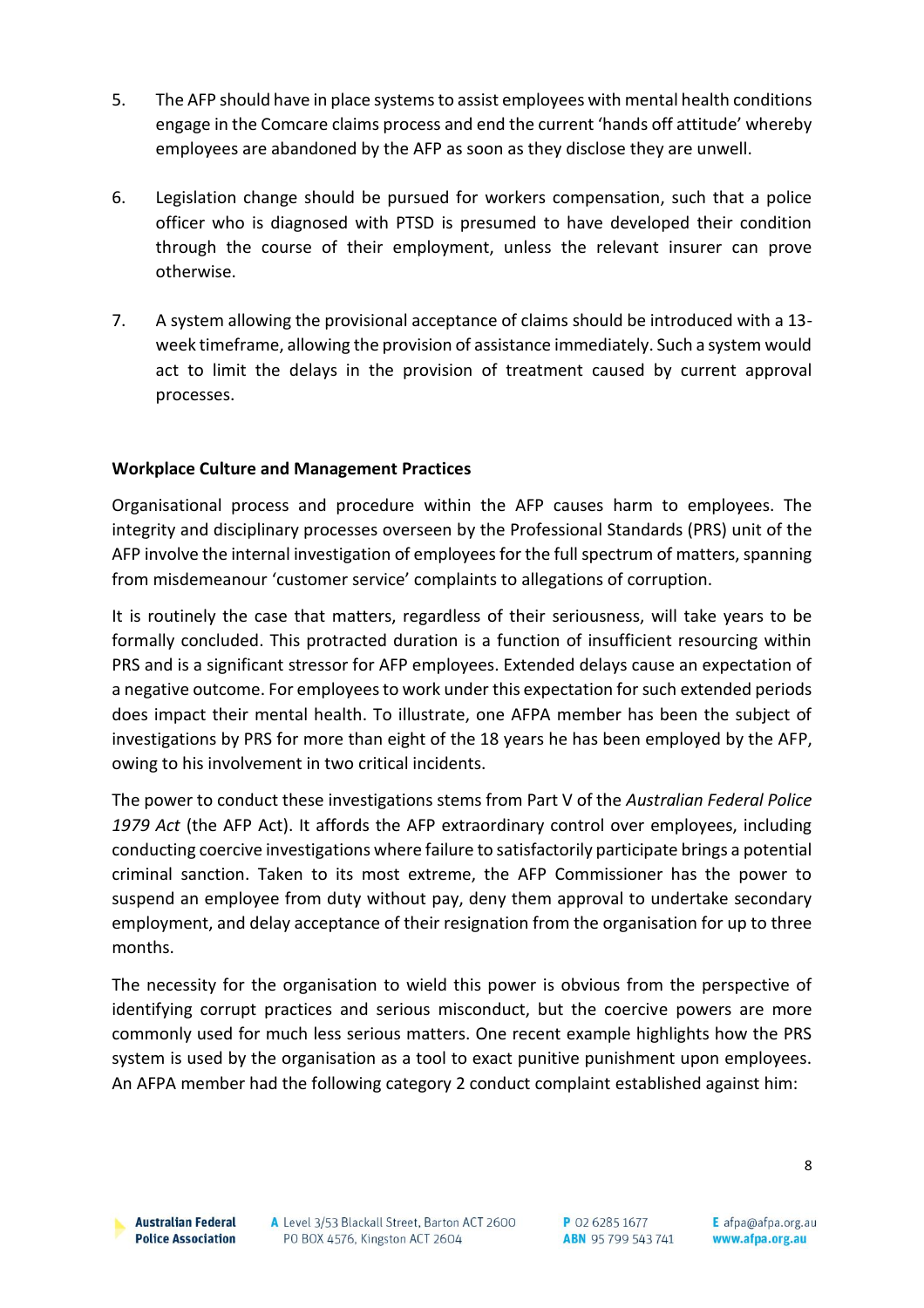*Between 2014 and 30 April 2018, [AFPA member] breached Section 8.11 of the AFP Code of Conduct (an AFP appointee must behave in a way that upholds the AFP Core Values, and the integrity and good reputation of the AFP) when he failed to declare his secondary employment as a volunteer junior rugby coach for the Randwick District Rugby Union Football Club and Sydney Night Patrol – Saint Vincent's De Paul and Sydney Delta Therapy Dogs.*

Beyond being a fundamental waste of resources, the use of the provisions from Part V of the AFP Act to investigate the above type of matter is an inappropriate application of these coercive powers. Whilst the AFP must operate a disciplined force, there should also be limitations upon the extent to which the organisation can insert itself into the private lives of its employees.

Many of the mental health issues experienced by employees are caused or exacerbated by the inability of individuals with managerial responsibility to actually manage people.

*"Since my time off, again (December 2017) I have had limited contact with my team leader irrespective of a contact form that I signed to be contacted on a regular basis." AFP Sergeant*

The AFP makes no training in personnel management or leadership available to employees below the executive levels. When assessing the suitability of employees for promotion to team leader positions, candidates are assessed on their operational abilities and knowledge. They are then elevated to a position where a significant component of their role is leading and managing people, for which they have not been prepared by the organisation. Indeed, employees can conceivably advance through large parts of their career with no information provided to them about the organisational expectations of leading and managing people.

The AFPA favours the development of a training continuum for leadership and management training, beginning at senior team member levels. To begin, employees should be trained in the practical aspects of personnel management, including how to properly utilise AFP systems. The expectations of leadership and management roles should be a key part of an employee's career development. The development of leadership skills should be the focus of an educational program that is mandatory before employees can apply for promotion. Assessments as to the leadership qualities of an individual should be an important component of the promotional process and poor leadership attributes should be an inhibitor to promotion.

The AFP senior executive presently rejects such an approach as being too linear, favouring instead a loose process where no pre-existing knowledge needs to be attained and the opportunity to train and educate prospective leaders is foregone. By contrast, vacant positions that are to be filled by transfer at level are routinely advertised as requiring a certain level of experience or training as a prerequisite. The AFP's approach to these matters is inconsistent. This need for improvement in leadership and management training of AFP employees is a recommendation in the Phoenix Australia report.